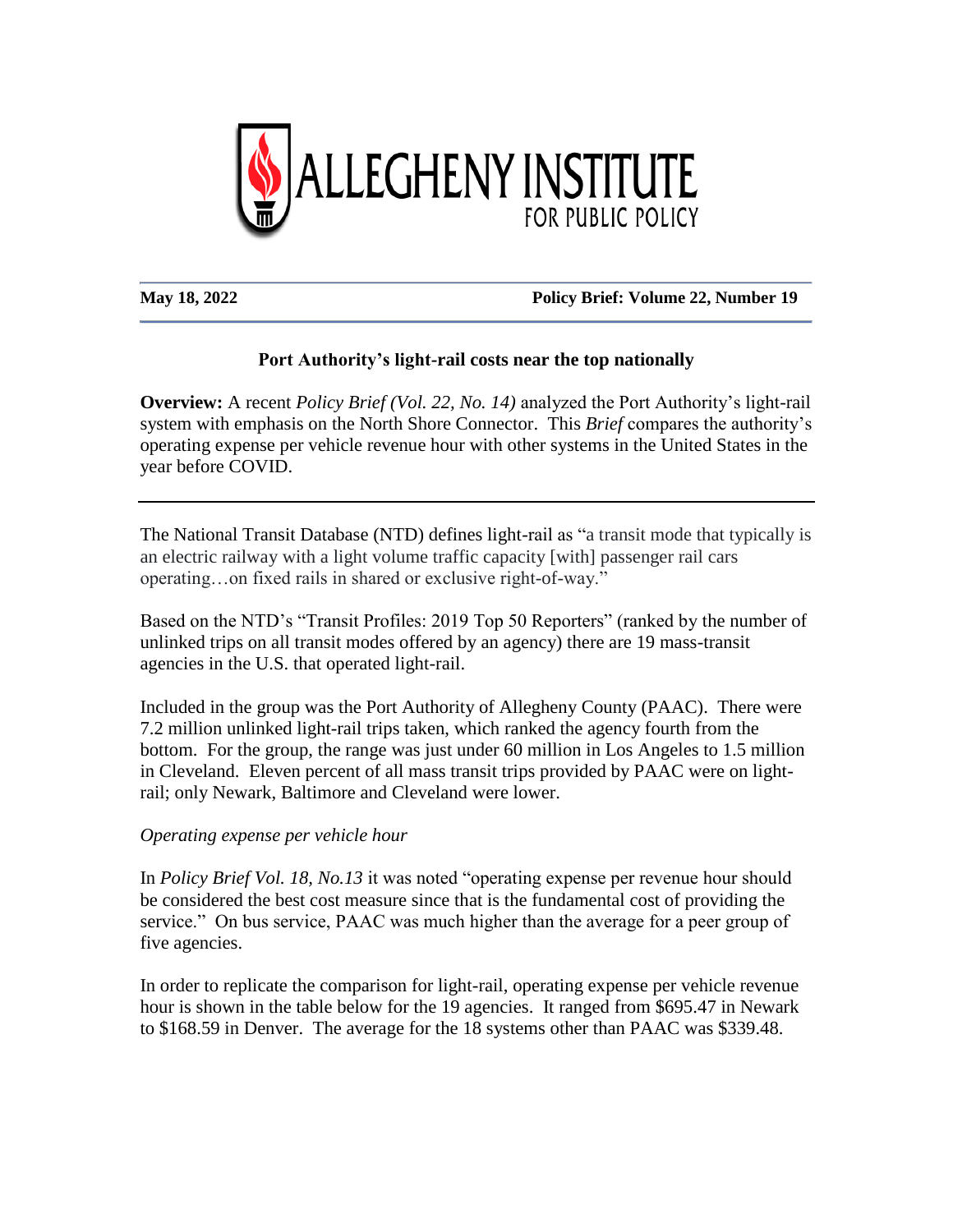| City             | Light Run Operunig Lapense<br>Authority/Agency/District | <b>OE/AVRH</b> | City        | Authority/Agency/District                    | OE/AVRH  |
|------------------|---------------------------------------------------------|----------------|-------------|----------------------------------------------|----------|
| Newark           | New Jersey Transit Corporation                          | \$695.47       | Cleveland   | Greater Cleveland Regional Transit Authority | \$309.23 |
| San Jose         | Santa Clara Valley Transit Authority                    | \$573.35       | Boston      | Massachusetts Bay Transportation Authority   | \$292.10 |
| Los Angeles      | Los Angeles County Metro Transportation Authority       | \$515.13       | Houston     | Metro Transit Authority of Harris County     | \$285.37 |
| Seattle          | Central Puget Sound Regional Transit Authority          | \$494.10       | Portland    | Tri County Metro Transportation District     | \$261.13 |
| Pittsburgh       | Port Authority of Allegheny County                      | \$422.80       | Charlotte   | Charlotte Area Transit System                | \$252.22 |
| Dallas           | Dallas Area Rapid Transit                               | \$388.46       | Salt Lake   | Utah Transit Authority                       | \$194.60 |
| San Francisco    | San Francisco Municipal Transportation Agency           | \$358.09       | Minneapolis | Metro Transit                                | \$181.61 |
| St. Louis        | Bi State Development Agency                             | \$327.83       | San Diego   | San Diego Metro Transit System               | \$177.41 |
| Buffalo          | Niagara Frontier Transportation Authority               | \$326.80       | Denver      | Denver Regional Transportation District      | \$168.59 |
| <b>Baltimore</b> | Maryland Transit Administration                         | \$309.31       |             | 18 System Average (not including PAAC)       | \$339.48 |

**Light-Rail Operating Expense per Vehicle Revenue Hour, 2019**

PAAC's \$422.80 ranked fifth highest of the group. It was 9 percent higher than the next closest agency and 25 percent higher than the group average. It was 54 percent higher than the average \$273.77 for the 14 agencies with a lower operating expense per vehicle revenue hour.

Systems in Salt Lake City, Minneapolis, San Diego and Denver had an operating expense per hour that was less than half of PAAC's.

If PAAC was able to operate at the group average on a per vehicle hour basis it would result in savings of \$14 million per year of its \$71.1 million in light-rail operating expenses. Even more dramatic savings of \$25 million of the \$71.1 could be achieved if PAAC operated at the average cost of the 14 less expensive systems.

Looking closely at the components of total operating expenses for all modes of transit provided by an agency—labor, materials and supplies, purchased transportation and other operating expenses—there were five agencies where labor represented over 70 percent. PAAC was one of the five at 74.1 percent. It was exceeded only by agencies in Minneapolis (77.9 percent), San Francisco (76.8 percent) and Cleveland (74.8 percent). If the overall labor expense percentage of 74.1 percent was applied to PAAC's \$71.1 million in light-rail operating expenses, the labor expense would be \$52.7 million that year. For the 11 agencies with a lower operating cost per vehicle revenue hour than PAAC and also had a labor cost lower than 70 percent of total operating expenses, the average labor cost was a dramatically lower 55 percent of total.

Much like PAAC's 2016 performance review performed by the Pennsylvania Department of Transportation (PennDOT) as required by Act 44 of 2007, PAAC was lower on operating expense per vehicle revenue hour than the system in San Jose but higher than those in Baltimore, Cleveland, Minneapolis and St. Louis.

Moreover, it would be reasonable to assume that the cost of living difference among the cities would be correlated to light rail operating expenses. However, that is not the case.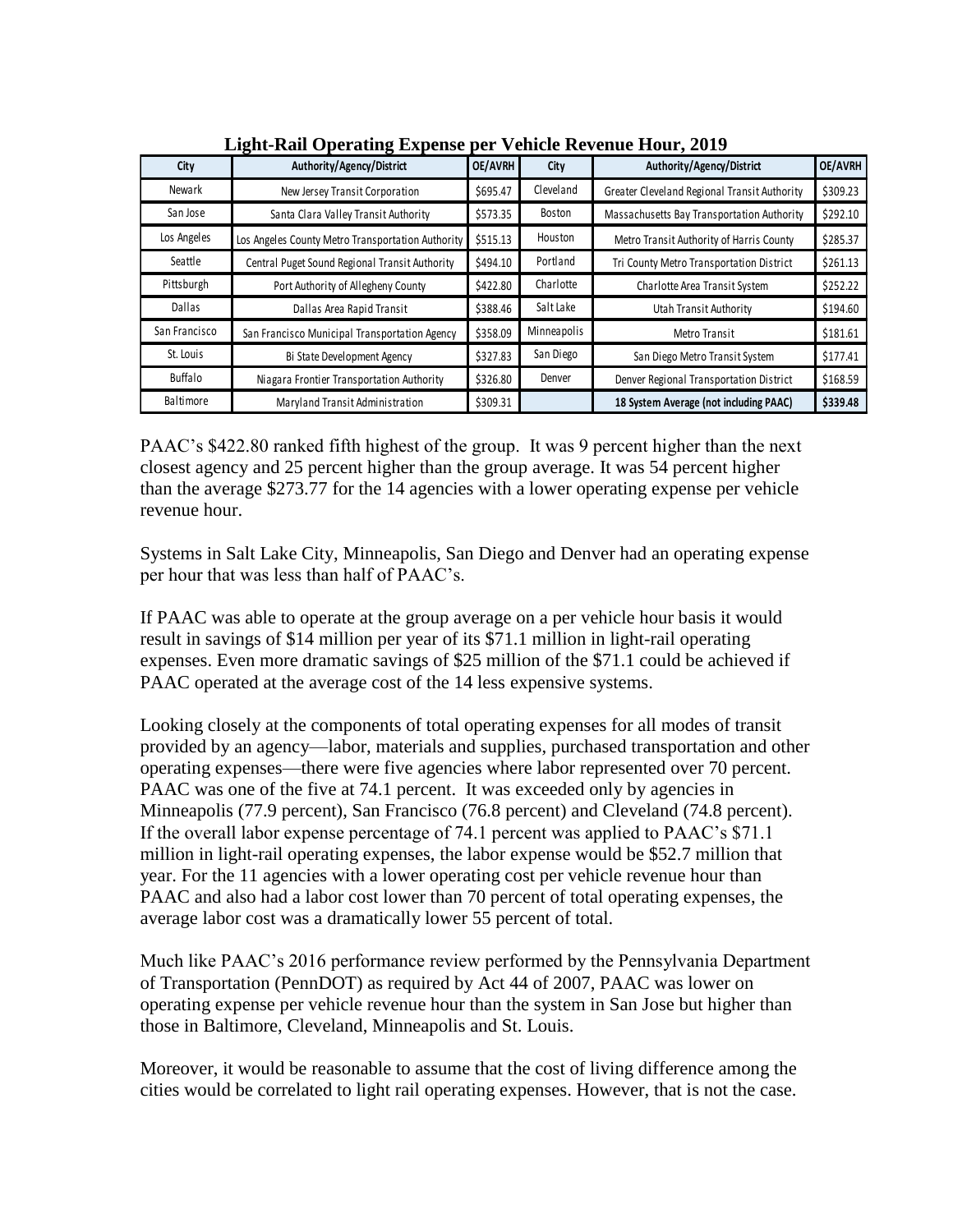Using the Bureau of Economic Analysis' Regional Price Parities (RPP) State and Metro Area Index which assigns a value of 100 to the U.S. it is possible to evaluate the assumption that light rail cost and cost of living in the cities are correlated. The Pittsburgh Metropolitan Statistical Area (MSA) had an RPP of 95.4 and ranked 155<sup>th</sup> out of 384 MSAs surveyed. The four agencies that had a higher operating expense per vehicle revenue hour than PAAC had a higher RPP with an average of 111.9.

However, there were 10 agencies—including those in Dallas, Baltimore, Minneapolis and Denver—with a higher RPP than Pittsburgh (average of 102.98) but lower operating expense per vehicle revenue hour. There were five MSAs where the RPP was quite close to Pittsburgh's and had lower operating expense per vehicle revenue hour measure.

# *Managing costs*

The Act 44 performance review stated that "to some extent, costs should be managed through good governance, proactive management and effective cost containment." PAAC's 2021 service report noted its high light-rail costs (per passenger served) and attributed it to "comparatively high operator and maintenance employee wages and benefits, high maintenance costs … and closely spaced stations which cause the rail to travel at lower speeds." The report stated studies were underway to come up with solutions to lower costs. It is not known when the findings will be delivered or if any steps will be taken to lower costs.

That's very important to keep in mind as the PAAC administration negotiates a new labor agreement with its largest transit union in the coming months. To date there have been no layoffs or furloughs related to service being provided despite falling ridership throughout the pandemic. Average weekday light-rail ridership in February was a stunning 79 percent lower than in February 2019.

# *Conclusion*

PAAC has forecast how long federal stimulus money will last and that depends on how ridership recovers. PAAC has also acknowledged that state funding is entering a period of uncertainty with payments from the Turnpike Commission to PennDOT dropping significantly.

That has not dissuaded talk of extending the light-rail system from where it currently ends on the North Shore. In the same year when PAAC received a full-funding grant agreement from the federal government for the North Shore Connector, systems in Denver, Dallas, Newark, Los Angeles and Seattle also received funding for projects. The connector's cost per mile was much higher than the other projects, and that was before the final price tag.

A finite amount of federal stimulus money, a major change in state subsidy and local tax levies on alcohol and vehicle rentals that have been affected by the pandemic are all